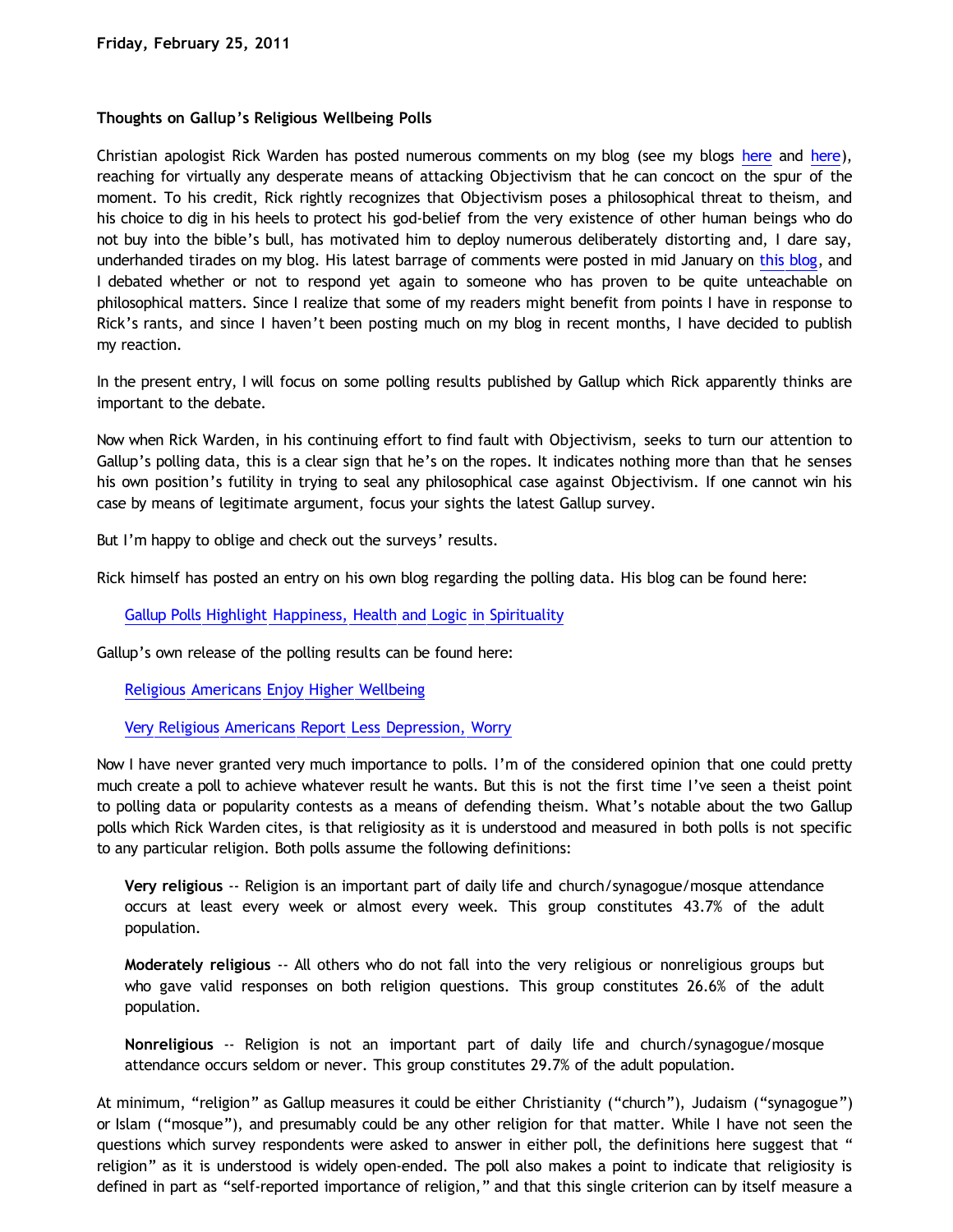respondent's religiosity. So depending on how the question is asked, a person reporting that religion is very important – whatever that might mean to the respondent – would be classified by the survey in the "very religious" bucket.

Another point of note that I find troubling is that it is not clear what specifically is meant by "wellbeing" as the Gallup polls understand it. I'm sure Gallup has a worked-out understanding of what this is supposed to mean, but I could not find it in my review of the documentation (then again, I just "skimmed" it – a talent I learned from [Sye Ten Bruggencate](http://bahnsenburner.blogspot.com/2010/08/critique-of-sye-ten-bruggencates.html)). Now the Gallup poll page does have a link to an advertisement for a book on wellbeing titled *Wellbeing: The Five Essential Elements*, by Tom Rath and John Harter. When I clicked on [the link,](http://www.wbfinder.com/home.aspx) the book's advertisement showcases five boxes presumably corresponding to the "five essential elements" mentioned in the book's title. Those elements are: career wellbeing, social wellbeing, financial wellbeing, physical wellbeing, community wellbeing. Lacking from these "essential elements" are personal wellbeing and philosophical wellbeing, the very categories that I would think are as important (if not more so) as physical wellbeing and career wellbeing. So if this is any indication of what Gallup means by "wellbeing," perhaps it should come as no surprise that those who the survey categorizes as "very religious" might score high.

But clearly Rick Warden wants us to take Gallup's polling results seriously. And his interpretation of the polling results is highly suspect. For example, in the comments section of [this blog](http://bahnsenburner.blogspot.com/2010/10/rick-wardens-critique-of-objectivism.html), he wrote:

If you look at my recent blog article on spirituality and happiness, you will find Gallup polls that show selfishness and materialism are not conducive to happiness, but spirituality is. Ayn Rand chose atheism at age 13, according to her personal notes. In her so-called "philosophy for life" she ended up addicted to meth as she wrote the Fountainhead.

In my review of both Gallup polls which Rick cites, I found no mention whatsoever about selfishness or materialism. This seems to be Rick's own interpretation of the data. And yet Rick himself does not produce any rational basis for this interpretation of the data presented in these studies. Rick's own blog entry on the topic does not make any mention of either selfishness or materialism either. And yet, here he is telling us that these studies indicate that neither selfishness nor materialism is "conducive to happiness." But from what I can see, the studies in no way state this.

While I would not be surprised by any study finding that materialism - if taken seriously and applied consistently – resulted in depression, ennui, mental agitation, or emotional emptiness, it's hard to see how a genuinely anti-selfish disposition and code of conduct could result in happiness. Happiness is the emotional result of achieving one's own values. By its very nature happiness is selfish.

Let's be clear on the meaning of these terms. Selfishness, as Objectivism informs it, is essentially concern for one's own interests. When someone takes care of himself, works to earn his way through life, purchases a home for himself and his family to live in, buys his family food and clothing, pays the energy bill, educates himself and improves his talents and abilities, and the like, he's acting selfishly.

Some dictionaries will define selfishness as concern *exclusively* for oneself while deliberately ignoring or even thwarting the values of others. But this is clearly not a suitable definition, for caring for another's values could very well be in a person's own self-interest. I look after my wife's interests and my daughter's interests, just as I look after my own immediate interests, because they too are among my interests. Their welfare is definitely very high in my hierarchy of values. When I tend to my wife's and daughter's needs, I am being just as selfish as when I tend to my own immediate needs. So, to be sure, there are some very persistent misconceptions about the meaning and nature of selfishness. Rand points this out in the Introduction to her book *The Virtue of Selfishness*:

The meaning ascribed in popular usage to the word "selfishness" is not merely wrong: it represents a devastating intellectual "package-deal," which is responsible, more than any other single factor, for the arrested moral development of mankind.

In popular usage, the word "selfishness" is a synonym of evil; the image it conjures is of a murderous brute who tramples over piles of corpses to achieve his own ends, who cares for no living being and pursues nothing but the gratification of the mindless whims of any immediate moment. (vii)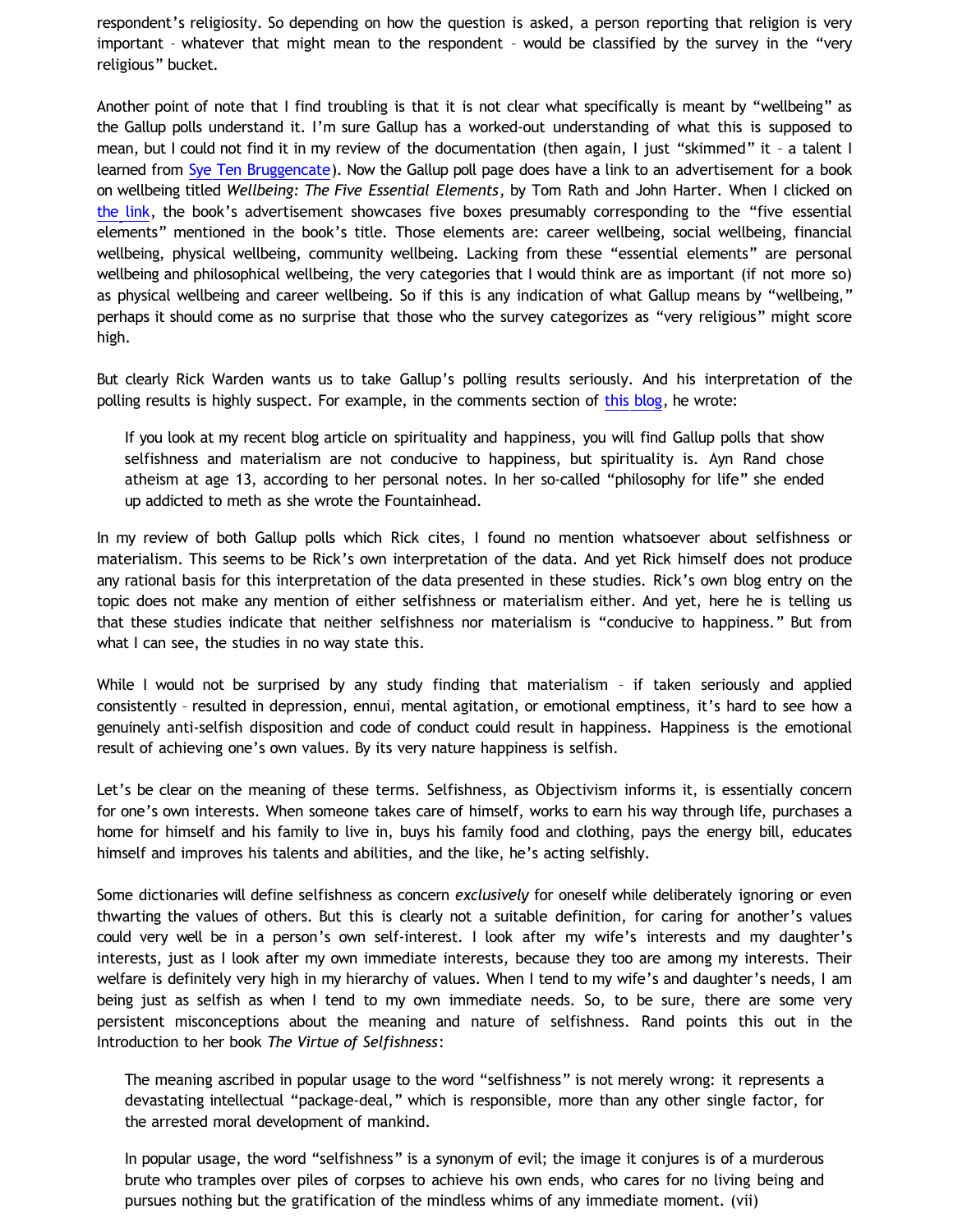The opposite of selfishness is *selflessness*. Selflessness is essentially indifference to values as such. A selfish person is someone who looks out for his values: he takes those actions which achieve and secure those values which he needs in order to live, including those which make his life worth living (for they offer the incentive he needs in order to continue living). He recognizes that values are not automatically achieved, but must be achieved and protected by means of chosen action guided by rational judgment.

A truly selfless person, if such a thing could exist, would take no interest in what he needs in order to live. He would be indifferent to his need for food, clothing, shelter from the elements, knowledge, ability, judgment, social relationships, etc. Obviously such a person would have minimal life expectancy. But this is the ideal which is offered by the anti-selfishness crowd: they don't want *you* to be the primary beneficiary of your own actions; they want someone or something else to enjoy that role.

It should be noted that those who preach self-sacrifice often appeal to emergencies as the backdrop for making their points. For instance, a selfish man, it may be claimed, would not risk his life by running into a burning building to save his wife or children. He's only going to look out for his own skin, and not worry about others. So he'd let them burn up. But this is not necessarily true, nor is it a just representation of what selfishness truly is. A selfish man may very well run into a burning house, especially if (a) something he values is threatened by the flames engulfing the house (especially if it's an irreplaceable value, such as a family member or close friend), and (b) he believes, on what little assessment the situation allows, that he might have some chance at succeeding in saving his values. And while a truly *selfless* person would not care either way if persons and things were destroyed in a house fire (since he is to reject his self, and with it anything that could potentially be a value relating to his self), emergencies are not the norm of human life, and therefore not the standard condition for evaluating moral behavior. A person acting in response to an emergency does not have the luxury of being able to consider all available alternatives, scrutinizing the situation's particular circumstances and subsequently weighing the pros and cons of his actions with adequate knowledge of their appropriateness. On the contrary, in an emergency, where life and limb face immediate threat, one must act without being able to assess the situation. The moral is the chosen under *normal conditions*, not what one might be compelled to do in an emergency.

Given these points, consider the lunacy of someone who says something to the effect that you need to sacrifice yourself in order to achieve something you want, such as happiness. If one sacrifices himself, he sacrifices everything he wants, including happiness. To suppose that happiness is only possible on the condition that one sacrifice himself – which would include everything he values, wants, and enjoys – is to distort happiness beyond recognition. On such a view, what is "happiness" and why would it be important? The mystic can say "If you want happiness, you need to deny yourself" all he wants. But he ignores the facts that "wanting" is of the self to begin with, and happiness requires a self which can enjoy it.

Now consider what must be the motivation of those who condemn selfishness and urge you to renounce your concern for your own interests. Could it be the case that they hope to gain something – anything – by means of your sacrifice? Even if it's some form of satisfaction or sense of validation – as perverse as either would be – that they are seeking, such a goal is itself borne of a desire to gain. In such a case, we have clear case of hypocrisy.

But neither of the two Gallup polls which Rick cites suggests that one should go about seeking and achieving happiness by giving up himself, his ideals, his principles, his character, his self. In no way is self-sacrifice indicated as the proper means to happiness in any of these polls. Likewise, in no way do either poll indicate that selfishness is anathema or hostile to happiness.

What I found interesting in the polls were the results reported among those categorized by Gallup as "Very Religious." In the poll [measuring well-being](http://www.gallup.com/poll/144080/Religious-Americans-Enjoy-Higher-Wellbeing.aspx), the "very religious" participants of the poll achieved a score of only 68.7 on the Well-Being Index. Assuming that the maximum score achievable is 100 (which may or may not be the case), why did the "Very Religious" category achieve such a mediocre score? On a traditional grading system, this score out of 100 would amount to a  $D+$  at best. For those claiming to be filled with a divine spirit that's supposed to be omniscient, infallible and omnibenevolent, that's hardly something to brag about.

At any rate, why did the "very religious" score only a 68.7? Why did they not achieve an overall higher score?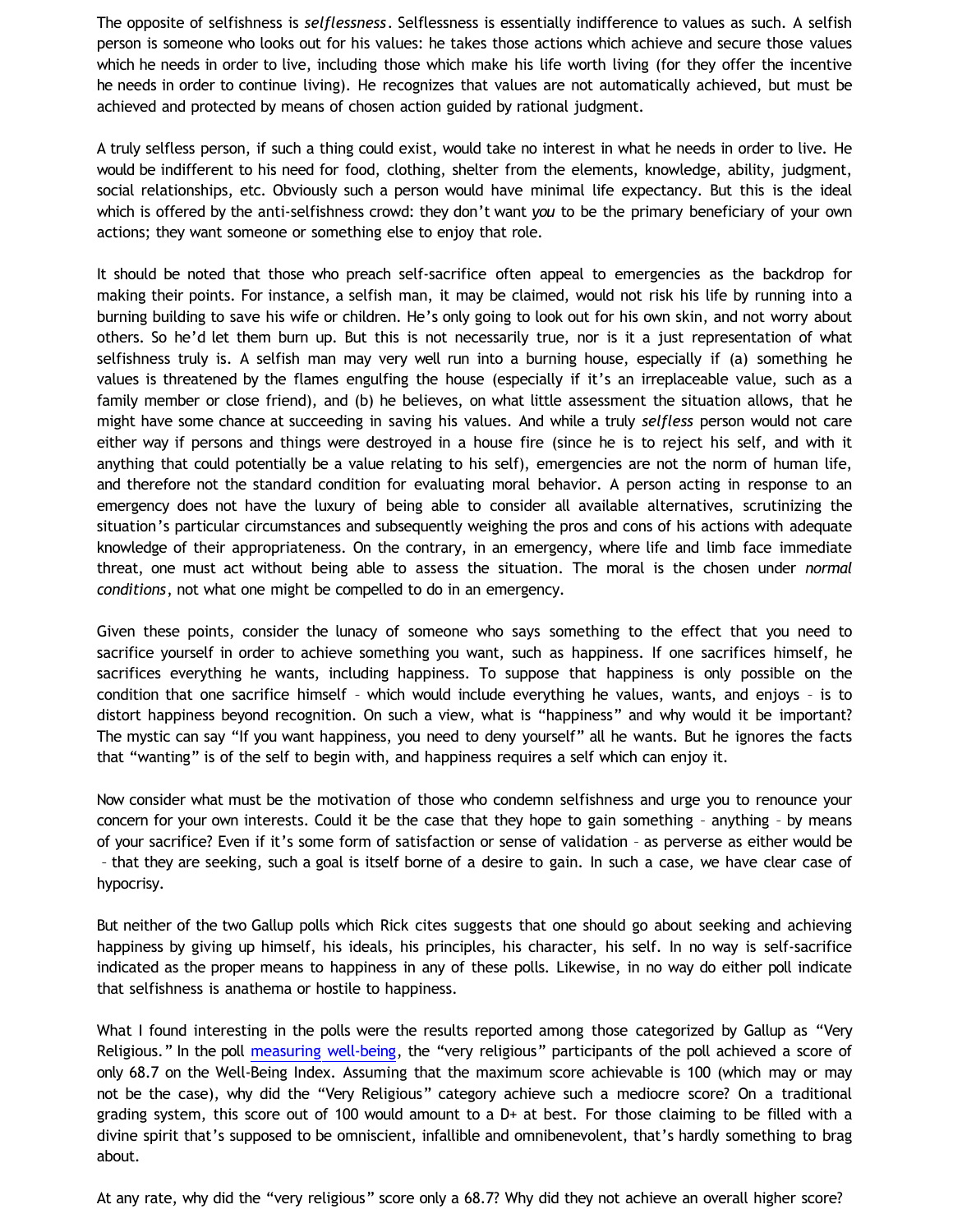Similarly I was struck by the results of [the poll measuring depression](http://www.gallup.com/poll/144980/Religious-Americans-Report-Less-Depression-Worry.aspx) among the surveyed populations. According to this poll, 15.6% of those answering to the criteria defining "very religious" were diagnosed with depression. Gallup's own assessment says that "Nearly one in six (15.6%) very religious American adults have been diagnosed with depression in their lifetime." One in six?! Why is the frequency of depression diagnosis for this portion of the population so high? Why would there be *any* depression among those who are "very religious" if their religious views actually contained the secret to better wellbeing? If the religious view of the world were in fact so superior to any non-religious view, as religious apologists like Rick Warden insist, such findings are in painful need for explanation.

Perhaps the depression reported by those in the "very religious" category could be explained as having been experienced prior to becoming "very religious." If that is the case (and it's not clear if the poll allows for such responses), perhaps it was depression which influenced their decision to become religious in the first place. I know from firsthand experience how religious proselytizers often seek to exploit difficulties in a person's life in order to woo them into the religious fold. It is often the case that a person turns to religion when he is at a low point in his life. After all, one typically does not refocus his hopes on the supernatural when things in the natural world are going well. I'm reminded of one of Danny Barker's tunes, which includes the observant statement, "before you can sell salvation, you have to sell damnation." And damnation is a lot easier to sell when someone is deep in the doldrums of life.

But folks like Rick don't want us to focus exclusively on the "very religious" results. Rather, they want us to be impressed by comparisons between the different groups that the surveys categorize and measure. In the [well-being survey,](http://www.gallup.com/poll/144080/Religious-Americans-Enjoy-Higher-Wellbeing.aspx) for instance, we're supposed to be preoccupied by the difference between those categorized as "very religious" – who collectively scored 68.7 on the Well-Being Index– and those categorized as "non-religious" – who collectively scored only 64.2. Apparently we're supposed to be excited (or *quickened*) by the "Our group scored higher than your group" chorus of the "very religious," even though the difference between the two scores is hardly significant. While the "non-religious" score may be a solid D, the "very religious" score is at best only a D+. And a D+ is hardly something to shout about. Indeed, one would think that, if the "truths" which the "very religious" have traditionally championed were in fact true, the divide between these respective scores would be considerably wider. We might even expect the "very religious" to be consistently scoring an A+ while the "non-religious" are hopelessly suffocating in the low Fs.

The survey also states that

Well-Being Index scores do not vary widely across sub-groups of the U.S. population. For example, across all 50 states, the range in Well-Being Index scores from the highest scoring state to the lowest scoring state is about 10 points.

In other words, as I understand this, the broadest range in score differential is about 10 points across the US, and yet the differential between "very religious" and "non-religious" is statistically averaged at less than half of this! If that's the case, I'm even less impressed by the poll's results, especially given the fact that the vast majority of Americans are products of a miserable educational system, and also the fact that most " non-religious" persons in the United States very probably accept many religious premises, whether they realize it or not, and thus float through their existence with little if any rational bearing on the course of their lives. On that note, a sure formula for depression would involve accepting religion's man-damning premises on the one hand, and the futile belief that one could never measure up to religion's standards, that one could never earn his dignity or sanctity, regardless of what he does or attempts to accomplish. Accepting such premises in one's worldview would drastically reduce one's philosophical capacity for achieving genuine happiness.

In the end, however, all that Gallup really gives us are some polling results, with little to no indication that I could readily find as to what questions the respondents were asked to consider. And the fact that neither poll measures for happiness among those self-identifying specifically as Objectivists only tells me that this distinction is ignored by the surveying process. Had the polls included this additional category, what would their results look like? I guess we'll never know.